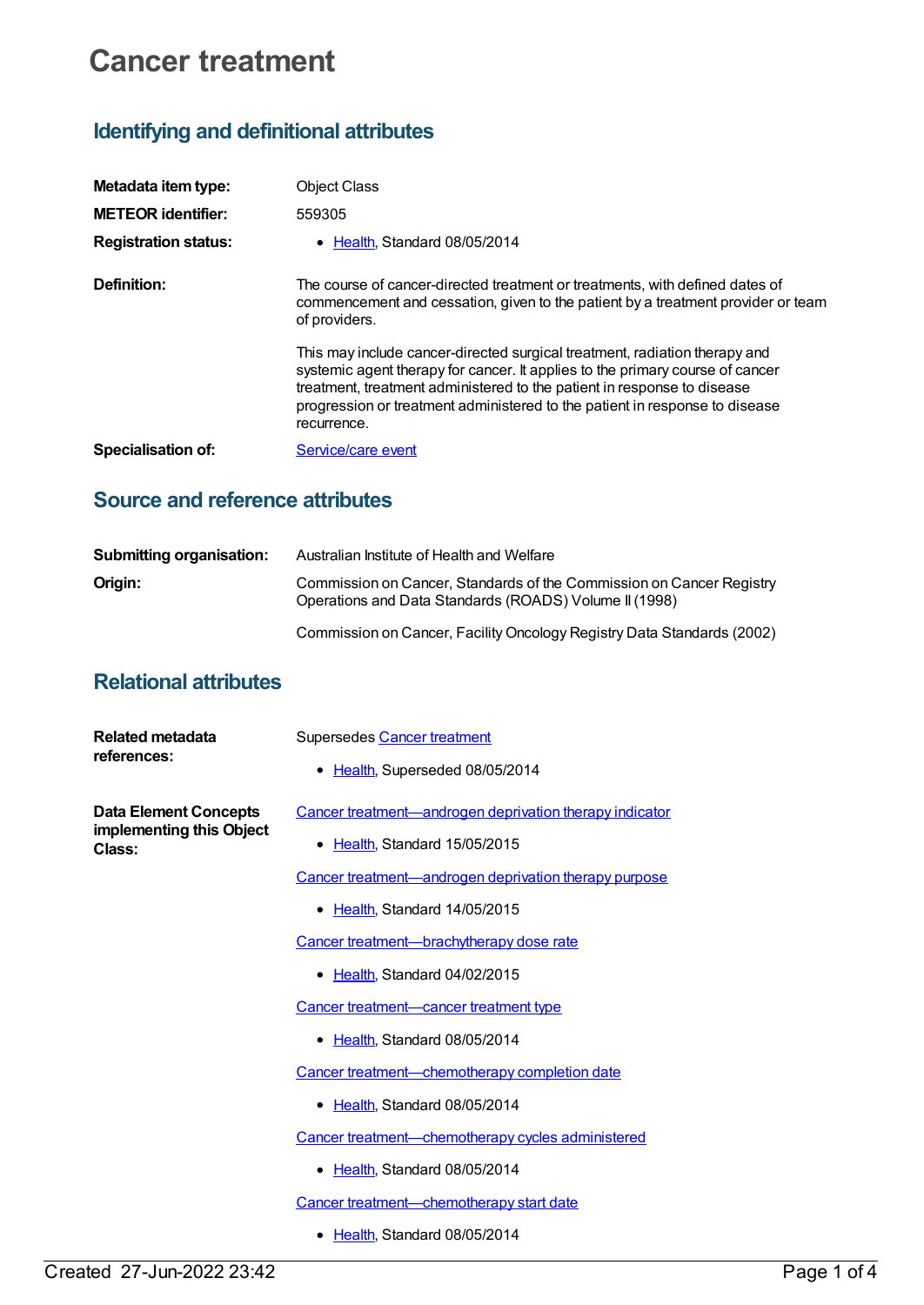Cancer [treatment—date](https://meteor.aihw.gov.au/content/572844) of treatment outcome

• [Health](https://meteor.aihw.gov.au/RegistrationAuthority/12), Standard 04/02/2015

Cancer [treatment—distance](https://meteor.aihw.gov.au/content/430291) of closest surgical margin

• [Health](https://meteor.aihw.gov.au/RegistrationAuthority/12), Standard 08/05/2014

Cancer [treatment—external](https://meteor.aihw.gov.au/content/468069) beam radiotherapy type

• [Health](https://meteor.aihw.gov.au/RegistrationAuthority/12), Standard 04/02/2015

Cancer [treatment—gynaecological](https://meteor.aihw.gov.au/content/546613) cancer post-radiotherapy complication indicator

● [Health](https://meteor.aihw.gov.au/RegistrationAuthority/12), Standard 08/05/2014

Cancer [treatment—hormone](https://meteor.aihw.gov.au/content/561327) therapy completion date

• [Health](https://meteor.aihw.gov.au/RegistrationAuthority/12), Standard 08/05/2014

Cancer [treatment—hormone](https://meteor.aihw.gov.au/content/561332) therapy start date

• [Health](https://meteor.aihw.gov.au/RegistrationAuthority/12), Standard 08/05/2014

Cancer [treatment—immunotherapy](https://meteor.aihw.gov.au/content/561358) completion date

• [Health](https://meteor.aihw.gov.au/RegistrationAuthority/12), Standard 08/05/2014

Cancer [treatment—immunotherapy](https://meteor.aihw.gov.au/content/561363) start date

• [Health](https://meteor.aihw.gov.au/RegistrationAuthority/12), Standard 08/05/2014

Cancer [treatment—multidisciplinary](https://meteor.aihw.gov.au/content/428238) team review indicator

• [Health](https://meteor.aihw.gov.au/RegistrationAuthority/12), Standard 08/05/2014

Cancer [treatment—other](https://meteor.aihw.gov.au/content/561621) cancer treatment

• [Health](https://meteor.aihw.gov.au/RegistrationAuthority/12), Standard 08/05/2014

Cancer [treatment—outcome](https://meteor.aihw.gov.au/content/561663) of treatment

• [Health](https://meteor.aihw.gov.au/RegistrationAuthority/12), Standard 06/05/2014

Cancer [treatment—post-initial](https://meteor.aihw.gov.au/content/425579) surgery residual tumour size

• [Health](https://meteor.aihw.gov.au/RegistrationAuthority/12), Standard 08/05/2014

Cancer [treatment—primary](https://meteor.aihw.gov.au/content/542948) course of chemotherapy delay indicator

• [Health](https://meteor.aihw.gov.au/RegistrationAuthority/12), Standard 08/05/2014

Cancer [treatment—primary](https://meteor.aihw.gov.au/content/450834) course of chemotherapy delay reason

• [Health](https://meteor.aihw.gov.au/RegistrationAuthority/12), Standard 08/05/2014

Cancer [treatment—primary](https://meteor.aihw.gov.au/content/546453) surgical treatment complication indicator

• [Health](https://meteor.aihw.gov.au/RegistrationAuthority/12), Standard 08/05/2014

Cancer [treatment—radiation](https://meteor.aihw.gov.au/content/561382) dose administered

• [Health](https://meteor.aihw.gov.au/RegistrationAuthority/12), Standard 08/05/2014

Cancer [treatment—radiotherapy](https://meteor.aihw.gov.au/content/561387) completion date

• [Health](https://meteor.aihw.gov.au/RegistrationAuthority/12), Standard 08/05/2014

Cancer [treatment—radiotherapy](https://meteor.aihw.gov.au/content/561461) fractions administered

• [Health](https://meteor.aihw.gov.au/RegistrationAuthority/12), Standard 08/05/2014

Cancer [treatment—radiotherapy](https://meteor.aihw.gov.au/content/561467) start date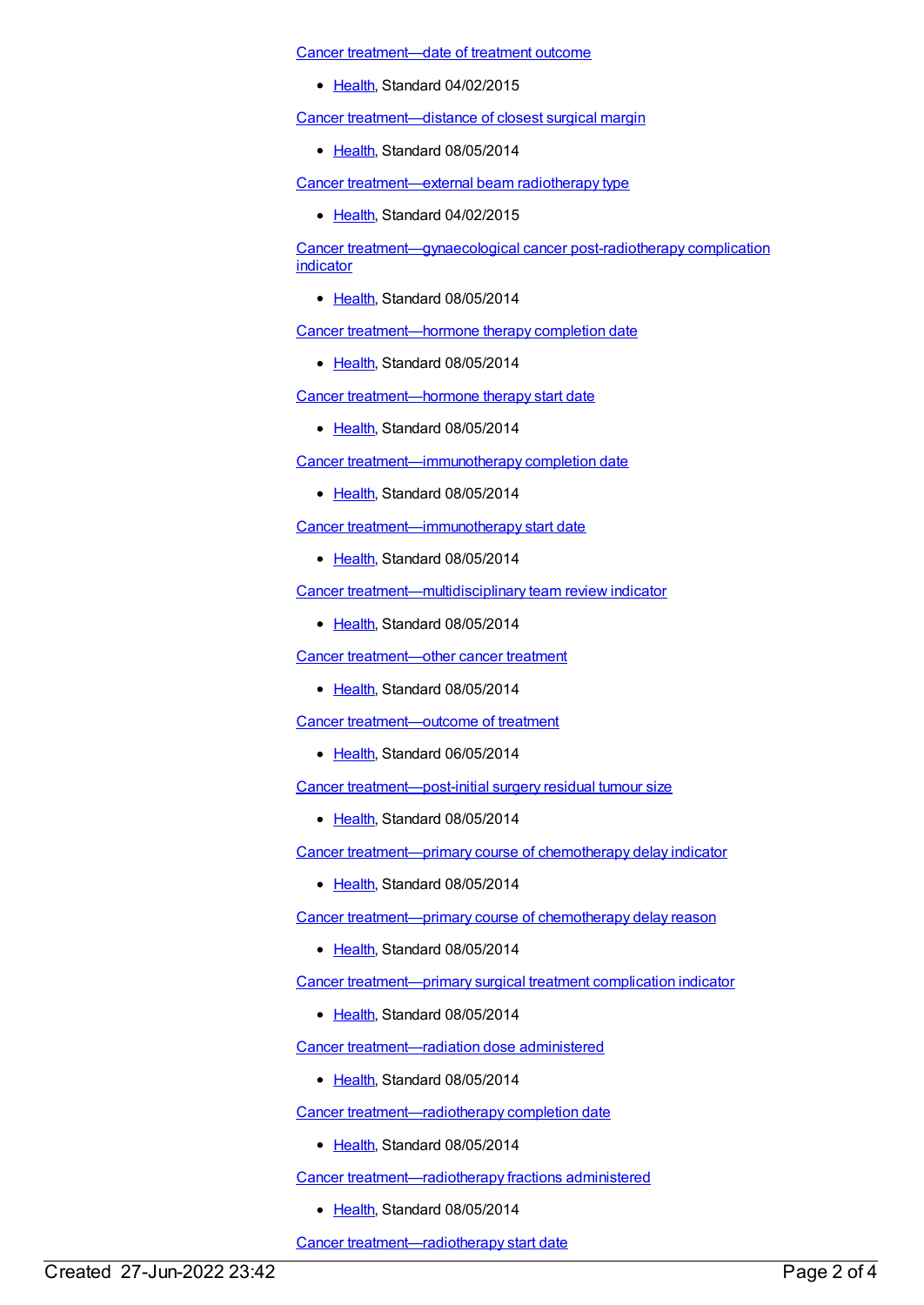#### [Health](https://meteor.aihw.gov.au/RegistrationAuthority/12), Standard 08/05/2014

Cancer [treatment—radiotherapy](https://meteor.aihw.gov.au/content/561474) target site

• [Health](https://meteor.aihw.gov.au/RegistrationAuthority/12), Standard 08/05/2014

Cancer [treatment—radiotherapy](https://meteor.aihw.gov.au/content/561519) treatment type

• [Health](https://meteor.aihw.gov.au/RegistrationAuthority/12), Standard 08/05/2014

Cancer [treatment—residual](https://meteor.aihw.gov.au/content/430253) (R) tumour indicator

• [Health](https://meteor.aihw.gov.au/RegistrationAuthority/12), Standard 08/05/2014

Cancer [treatment—residual](https://meteor.aihw.gov.au/content/521151) (R) tumour type

• [Health](https://meteor.aihw.gov.au/RegistrationAuthority/12), Standard 08/05/2014

Cancer [treatment—specialist](https://meteor.aihw.gov.au/content/587586) support services date

• [Health](https://meteor.aihw.gov.au/RegistrationAuthority/12), Standard 14/05/2015

Cancer [treatment—specialist](https://meteor.aihw.gov.au/content/462093) support services indicator

• [Health](https://meteor.aihw.gov.au/RegistrationAuthority/12), Standard 04/02/2015

Cancer [treatment—specialist](https://meteor.aihw.gov.au/content/566646) support services type

• [Health](https://meteor.aihw.gov.au/RegistrationAuthority/12), Standard 04/02/2015

Cancer [treatment—surgery](https://meteor.aihw.gov.au/content/561561) target site

[Health](https://meteor.aihw.gov.au/RegistrationAuthority/12), Standard 08/05/2014

Cancer [treatment—surgical](https://meteor.aihw.gov.au/content/433050) margin qualifier

[Health](https://meteor.aihw.gov.au/RegistrationAuthority/12), Standard 08/05/2014

Cancer [treatment—surgical](https://meteor.aihw.gov.au/content/587695) margin status

• [Health](https://meteor.aihw.gov.au/RegistrationAuthority/12), Standard 14/05/2015

Cancer [treatment—surgical](https://meteor.aihw.gov.au/content/561570) procedure date

• [Health](https://meteor.aihw.gov.au/RegistrationAuthority/12), Standard 08/05/2014

Cancer [treatment—surgical](https://meteor.aihw.gov.au/content/562122) procedure for cancer

[Health](https://meteor.aihw.gov.au/RegistrationAuthority/12), Standard 08/05/2014

Cancer [treatment—systemic](https://meteor.aihw.gov.au/content/561276) therapy agent or protocol

• [Health](https://meteor.aihw.gov.au/RegistrationAuthority/12), Standard 08/05/2014

Cancer [treatment—systemic](https://meteor.aihw.gov.au/content/561609) therapy procedure

• [Health](https://meteor.aihw.gov.au/RegistrationAuthority/12), Standard 08/05/2014

Cancer [treatment—systemic](https://meteor.aihw.gov.au/content/561604) therapy procedure date

• [Health](https://meteor.aihw.gov.au/RegistrationAuthority/12), Standard 08/05/2014

Cancer [treatment—systemic](https://meteor.aihw.gov.au/content/546762) therapy treatment modification indicator

• [Health](https://meteor.aihw.gov.au/RegistrationAuthority/12), Standard 08/05/2014

Cancer [treatment—treatment](https://meteor.aihw.gov.au/content/581128) complication outcome

Elealth, Standard 06/02/2015

Cancer [treatment—treatment](https://meteor.aihw.gov.au/content/425587) complication type

• [Health](https://meteor.aihw.gov.au/RegistrationAuthority/12), Standard 08/05/2014